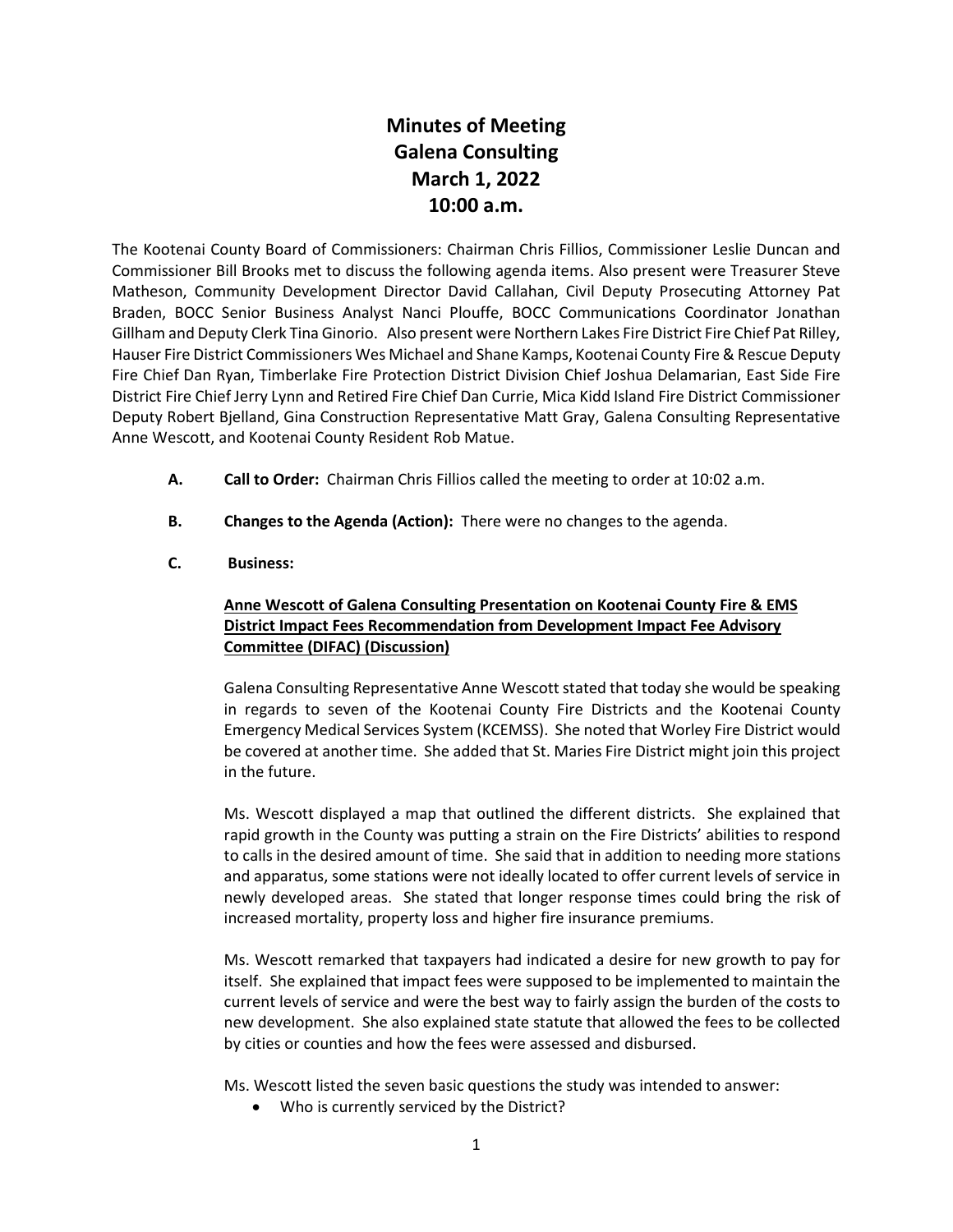- What is the current level of service provided by the District?
- What assets allow the District to provide this level of service?
- What is the current investment per household?
- What future growth is expected in the District?
- What new infrastructure is required to serve future growth?
- What impact fee is required to pay for the new infrastructure?

Ms. Wescott displayed the mathematical formula used to determine the Impact Fee per new unit. She went on to review the current service population, level of service and assets for the seven fire districts: Eastside, Hauser Lake, Kootenai County Fire & Rescue, Mica Kidd, Northern Lakes, Spirit Lake and Timberlake, along with KCEMSS. She then provided the projected growth for each area and their CIP (Capital Improvement Plan) costs.

Ms. Wescott went on to discuss the contents of the CIP for each of the seven districts and KCEMSS, including facilities, equipment and vehicles.

Ms. Wescott reported that the Development Impact Fee Advisory Committee (DIFAC) had recommended that the Kootenai County Board of Commissioners move forward with the two public hearings required to consider the adoption of the Capital Improvement Plans and Impact Fees, based on the study's finding. She said the Committee also recommended that the BOCC provide public outreach and education on the proposed impact fees prior to the required public hearings.

Civil Deputy Prosecuting Attorney Pat Braden commented that the Board, based on the results of public input, could choose to refrain from implementing the impact fees, adjust the proposal in some way or proceed as recommended.

Commissioner Duncan asked whether the County could hire an outside consultant to do the public education portion of the process and whether the cost for such could be charged back to the districts.

Ms. Wescott said this could be done if the Board decided that was the path they wanted to take. She indicated she could handle the outreach if they wished or they could proceed in any other way they considered appropriate. She confirmed that the cost could be referred back to the districts.

**D. Public Comment:** This section is reserved for citizens wishing to address the Board regarding a County related issue. Idaho Law prohibits Board action on items brought under this section except in an emergency circumstance. Comments related to future public hearings should be held for that public hearing. There were no public comments.

**E. Adjournment (Action):** Chairman Fillios adjourned the meeting at 2:28 p.m.